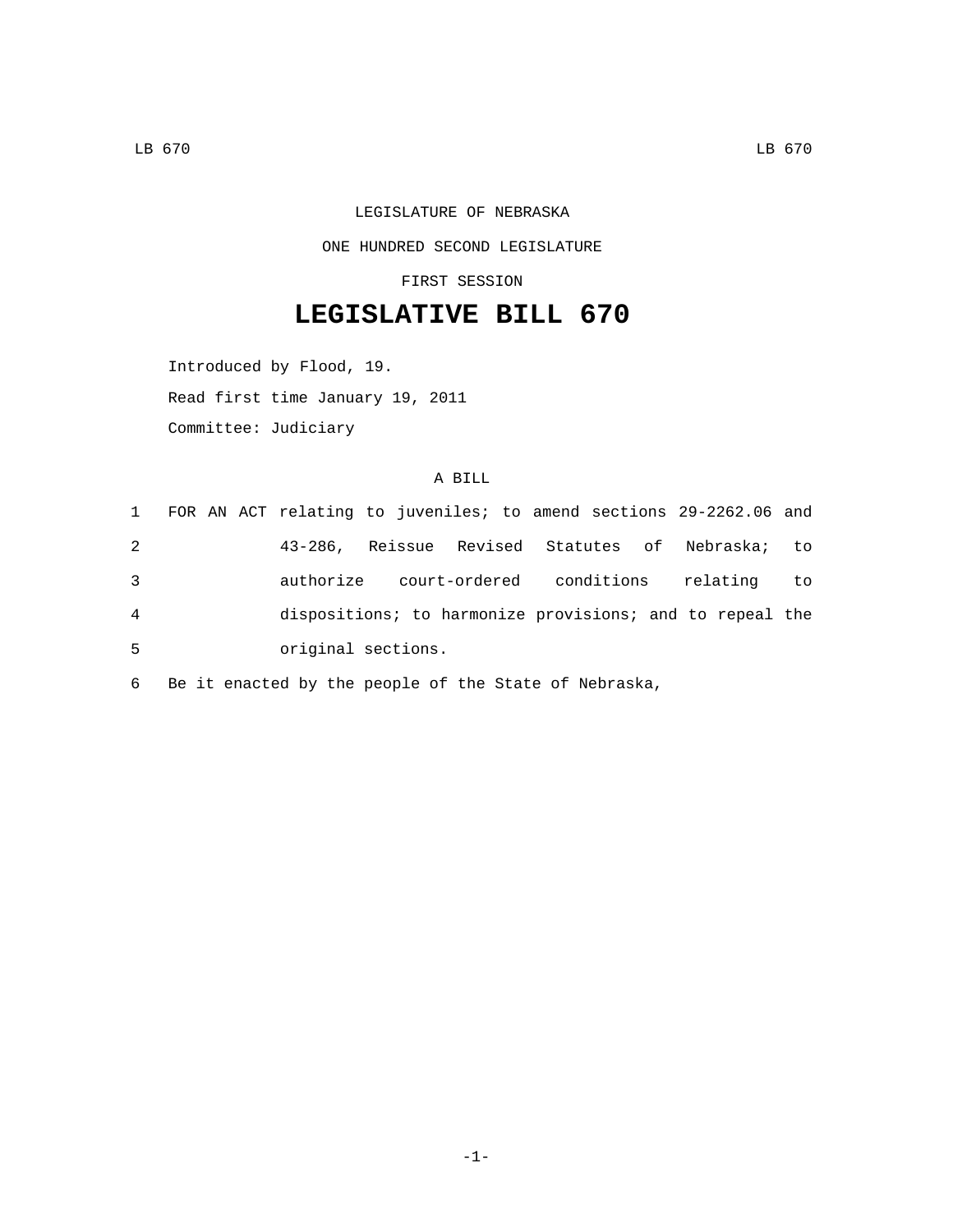Section 1. Section 29-2262.06, Reissue Revised Statutes 2 of Nebraska, is amended to read:

 29-2262.06 (1) Except as otherwise provided in this section, whenever a district court or county court sentences an adult offender to probation, the court shall require the probationer to pay a one-time administrative enrollment fee and thereafter a monthly probation programming fee. A juvenile court in the disposition of a juvenile who is placed upon probation may also order, as a condition of probation, the juvenile to be a participant in non-probation-based programs or services, and the court shall order payment of fees as 11 provided in this section.

 (2) Participants in non-probation-based programs or services in which probation personnel or probation resources are utilized pursuant to an interlocal agreement authorized by subdivision (16) of section 29-2252 and in which all or a portion of the costs of such probation personnel or such probation resources are covered by funds provided pursuant to section 29-2262.07 shall pay the one-time administrative enrollment fee described in subdivision (3)(a) of this section and the monthly probation programming fee described in subdivision (3)(c) of this section. In addition, the provisions of subsections (4), (7), and (10) of this section applicable to probationers apply to participants in non-probation- based programs or services. Any participant in a non-probation-based program or service who defaults on the payment of any such fees may, at the discretion of the court, be subject to removal from such non-

-2-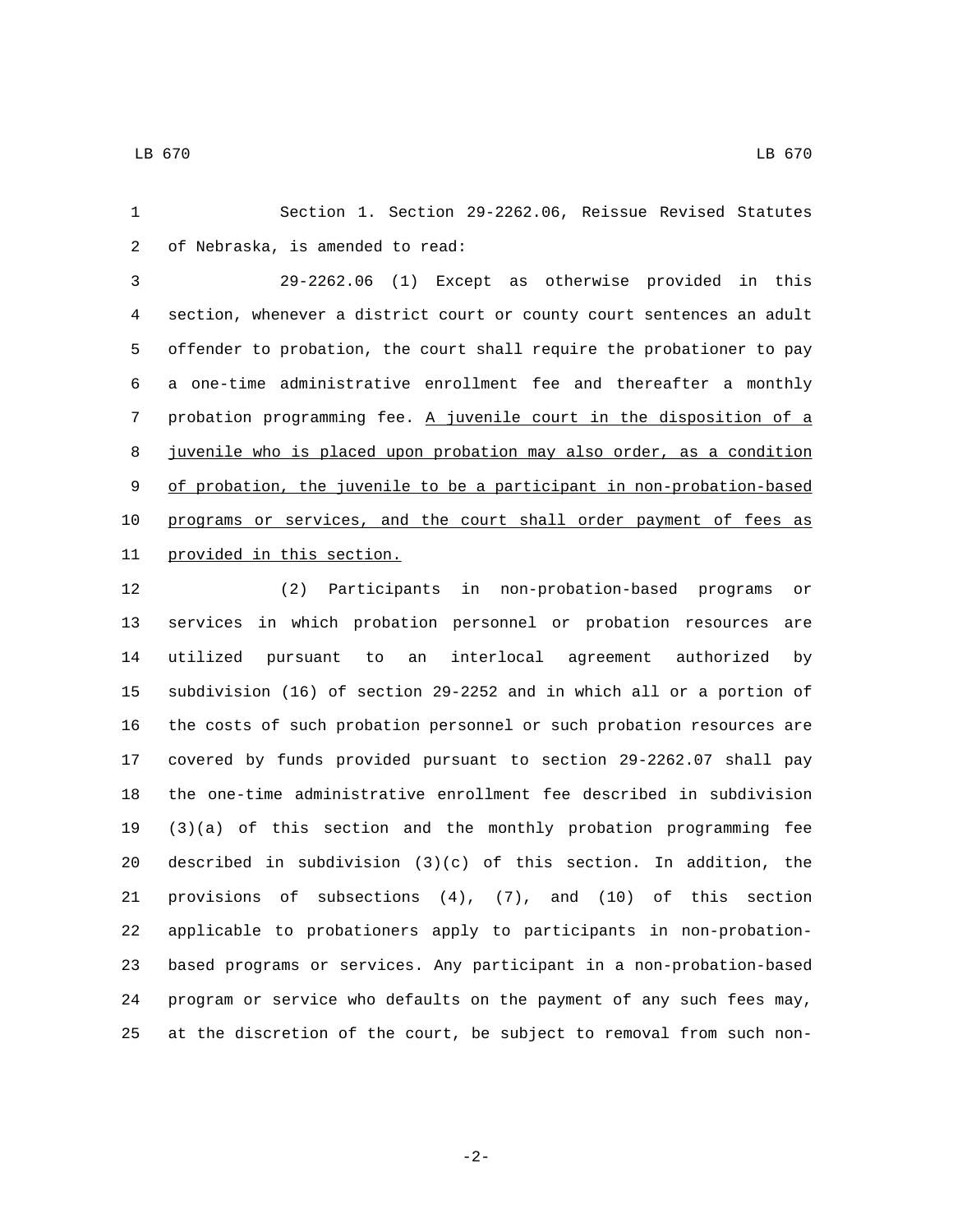probation-based program or service. This subdivision does not preclude a court or other governmental entity from charging additional local fees for participation in such non-probation-based programs and services or other similar non-probation-based programs 5 and services.

 (3) The court shall establish the administrative enrollment fee and monthly probation programming fees as follows:

 (a) Adult probationers placed on either probation or intensive supervision probation and adult and juvenile participants in non-probation-based programs or services shall pay a one-time administrative enrollment fee of thirty dollars. The fee shall be paid in a lump sum upon the beginning of probation supervision or participation in a non-probation-based program or service;

 (b) Adult probationers placed on probation shall pay a monthly probation programming fee of twenty-five dollars, not later than the tenth day of each month, for the duration of probation; and

 (c) Adult probationers placed on intensive supervision probation and adult and juvenile participants in non-probation-based programs or services shall pay a monthly probation programming fee of thirty-five dollars, not later than the tenth day of each month, for the duration of probation or participation in a non-probation-based 22 program or service.

 (4) The court shall waive payment of the monthly probation programming fees in whole or in part if after a hearing a determination is made that such payment would constitute an undue

LB 670 LB 670

-3-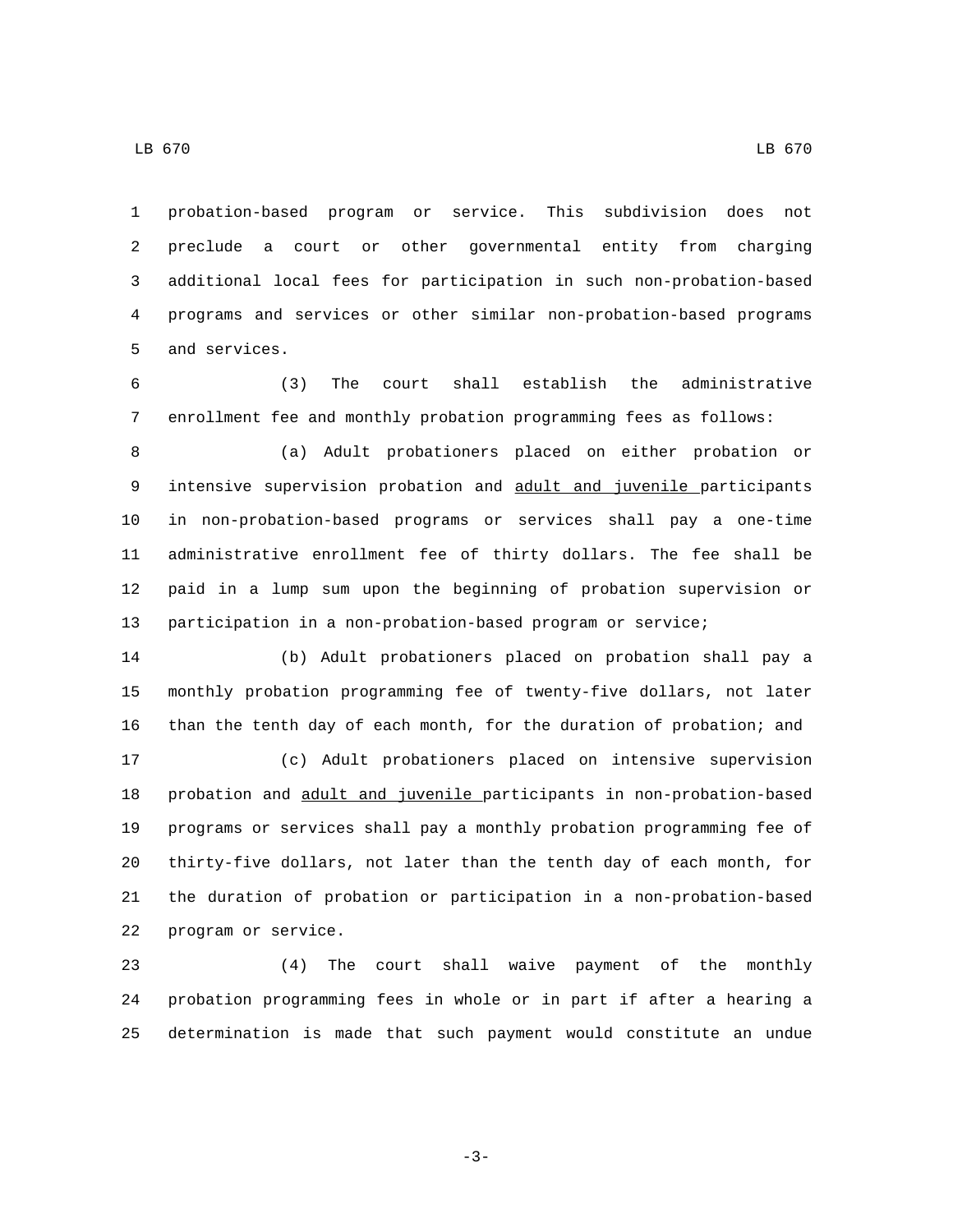hardship on the offender due to limited income, employment or school status, or physical or mental handicap. Such waiver shall be in effect only during the period of time that the probationer or participant in a non-probation-based program or service is unable to 5 pay his or her monthly probation programming fee.

 (5) If a probationer defaults in the payment of monthly probation programming fees or any installment thereof, the court may revoke his or her probation for nonpayment, except that probation shall not be revoked nor shall the offender be imprisoned for such nonpayment if the probationer is financially unable to make the payment, if he or she so states to the court in writing under oath, 12 and if the court so finds after a hearing.

 (6) If the court determines that the default in payment described in subsection (5) of this section was not attributable to a deliberate refusal to obey the order of the court or to failure on the probationer's part to make a good faith effort to obtain the funds required for payment, the court may enter an order allowing the probationer additional time for payment, reducing the amount of each installment, or revoking the fees or the unpaid portion in whole or 20 in part.

 (7) No probationer or participant in a non-probation- based program or service shall be required to pay more than one monthly probation programming fee per month. This subsection does not preclude local fees as provided in subsection (2) of this section.

(8) The imposition of monthly probation programming fees

-4-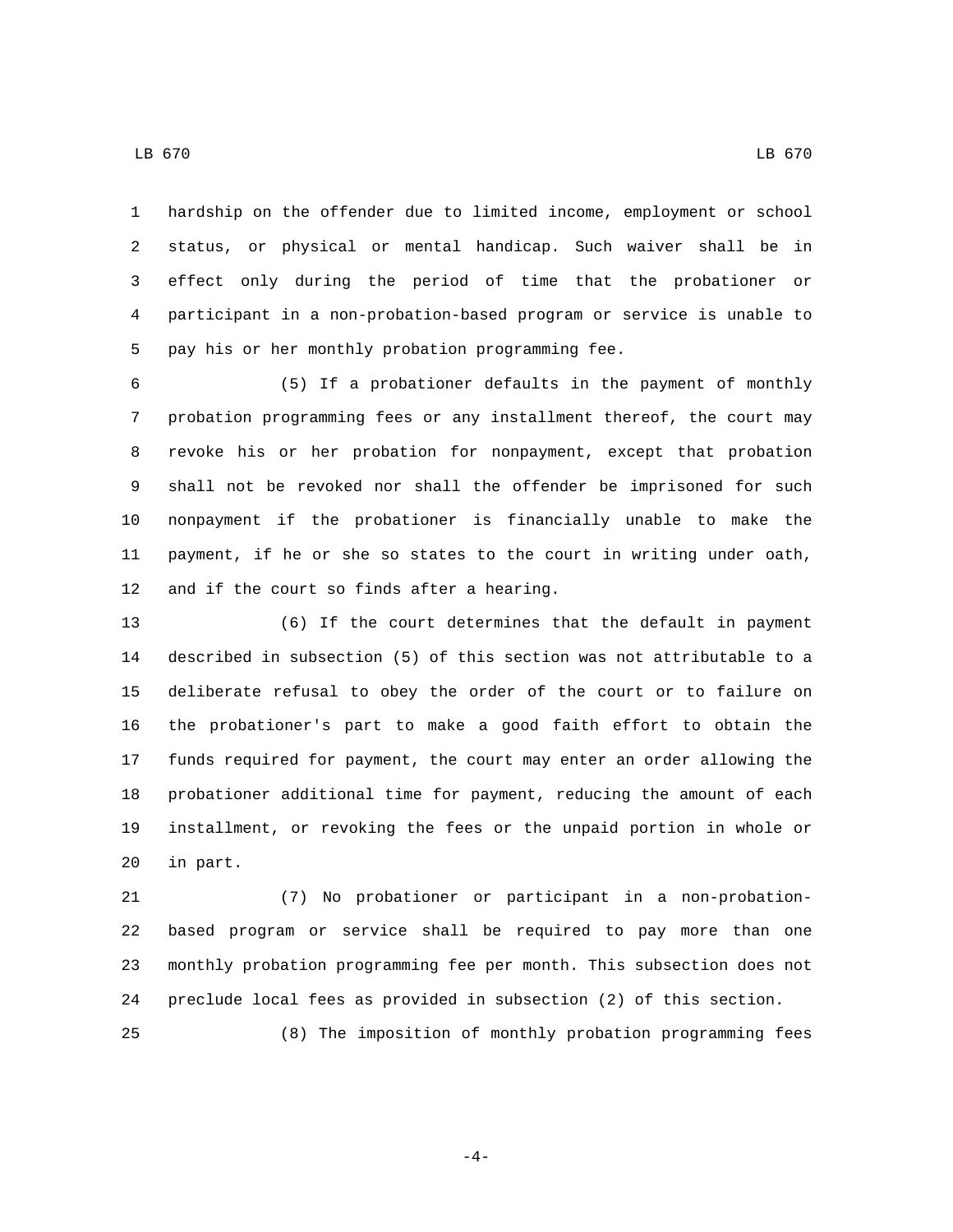in this section shall be considered separate and apart from the fees described in subdivisions (2)(m) and (o) of section 29-2262.

 (9) Any adult probationer received for supervision pursuant to section 29-2637 or the Interstate Compact for Adult Offender Supervision shall be assessed both a one-time administrative enrollment fee and monthly probation programming fees during the period of time the probationer is actively supervised by Nebraska 8 probation authorities.

 (10) The probationer or participant in a non-probation- based program or service shall pay the fees described in this section to the clerk of the court. The clerk of the court shall remit all fees so collected to the State Treasurer for credit to the Probation 13 Program Cash Fund.

 Sec. 2. Section 43-286, Reissue Revised Statutes of 15 Nebraska, is amended to read:

 43-286 (1) When any juvenile is adjudicated to be a juvenile described in subdivision (1), (2), or (4) of section 43-247: (a) The court may continue the dispositional portion of the hearing, from time to time upon such terms and conditions as the court may prescribe, including an order of restitution of medical expenses incurred or any property stolen or damaged or an order requiring the juvenile to participate in community service programs, if such order is in the interest of the juvenile's reformation or rehabilitation, and, subject to the further order of the court, may: (i) Place the juvenile on probation subject to the

-5-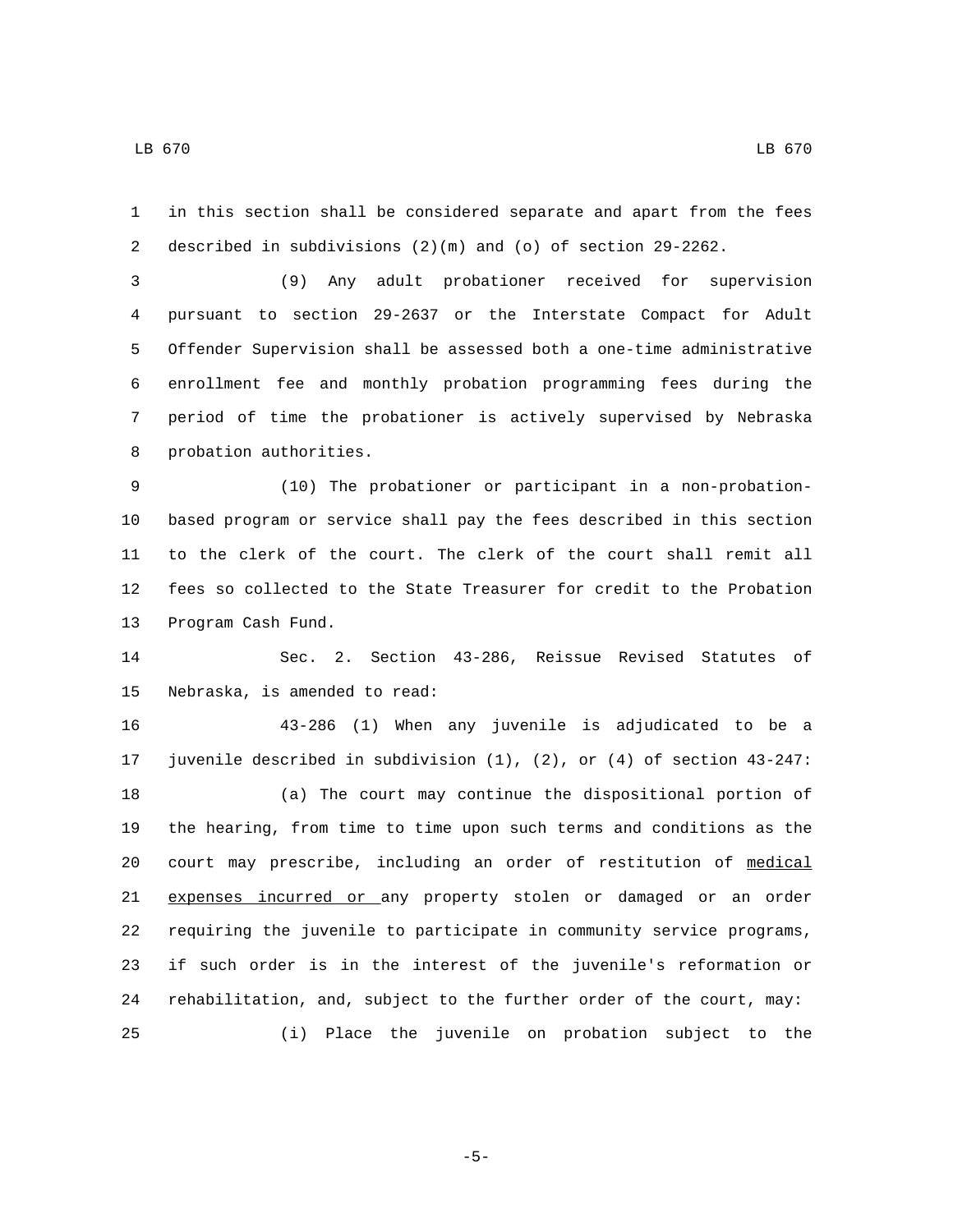| $\mathbf{1}$ | supervision of a probation officer+ and under any conditions deemed   |
|--------------|-----------------------------------------------------------------------|
| 2            | by the court to insure that the juvenile will lead a law-abiding life |
| 3            | or deemed by the court to be reasonably related to the rehabilitation |
| 4            | of the juvenile, including, but not limited to, the following:        |
| 5            | (A) To obtain employment, attend school, or pursue a                  |
| 6            | prescribed secular course of study or vocational training and to obey |
| 7            | the rules where such education or training is provided, including     |
| 8            | obtaining satisfactory grades or progress;                            |
| $\mathsf 9$  | (B) To attend or reside in an institution or facility                 |
| 10           | established for the instruction, recreation, staff secure detention,  |
| 11           | or residence of juveniles;                                            |
| 12           | (C) To remain within the jurisdiction of the juvenile                 |
| 13           | court, report to the court or probation officer as directed, notify   |
| 14           | the court or the probation officer of any change in the juvenile's    |
| 15           | address or juvenile's employment or school program, permit the        |
| 16           | probation officer or a law enforcement officer to visit the home,     |
| 17           | school, or place of employment, submit to any searches requested by a |
| 18           | law enforcement or probation officer, and agree to waive extradition  |
| 19           | if found in another jurisdiction;                                     |
| 20           | To participate in, follow all rules of, and<br>(D)                    |
| 21           | successfully complete any problem solving court program, including    |
| 22           | sanctions imposed by any problem solving court;                       |
| 23           | To refrain from the use of alcohol or drugs and<br>(E)                |
| 24           | submit to testing to determine the presence of alcohol or drugs;      |
| 25           | (F) To participate in any evaluations, offender                       |

-6-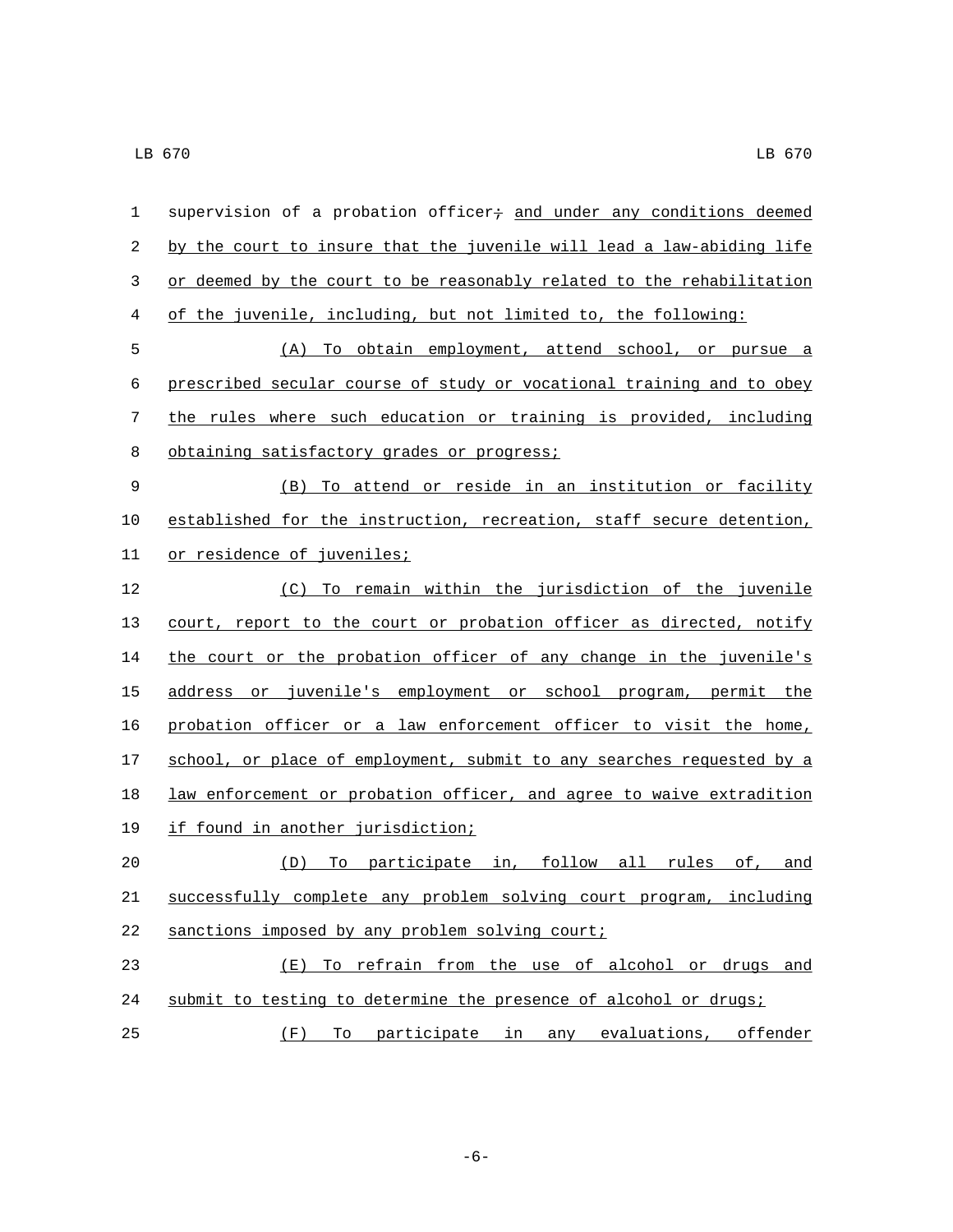| $\mathbf 1$ | assessment screens, and rehabilitative treatment;                     |
|-------------|-----------------------------------------------------------------------|
| 2           | To perform community service under the direction of<br>(G)            |
| 3           | his or her probation officer;                                         |
| 4           | (H) To be placed on house arrest or curfew monitored by               |
| 5           | tracker or electronic surveillance device or system and to pay the    |
| 6           | cost of such device or system if the juvenile has the financial       |
| 7           | ability to pay;                                                       |
| 8           | To pay for all costs imposed by the court if the<br>( I )             |
| 9           | juvenile has the financial ability to pay;                            |
| 10          | (J) To comply with any sanctions imposed by the court                 |
| 11          | which are to take effect upon the violation of a condition of         |
| 12          | probation by the juvenile; and                                        |
| 13          | (K) To pay restitution for any property stolen or damaged             |
| 14          | any medical expenses incurred if the juvenile has<br>for<br>the<br>or |
| 15          | financial ability to pay;                                             |
| 16          | (ii) Permit the juvenile to remain in his or her own home             |
| 17          | or be placed in a suitable family home, subject to the supervision of |
| 18          | the probation officer with any conditions deemed appropriate by the   |
| 19          | juvenile court as allowed in subdivision $(1)(a)(i)$ of this section; |
| 20          | or                                                                    |
| 21          | (iii)<br>Cause the juvenile to be placed in a suitable                |
| 22          | family home or institution, subject to the supervision of the         |
| 23          | probation officer with any conditions deemed appropriate by the       |
| 24          | juvenile court as allowed in subdivision $(1)(a)(i)$ of this section. |
| 25          | If the court has committed the juvenile to the care and custody of    |

-7-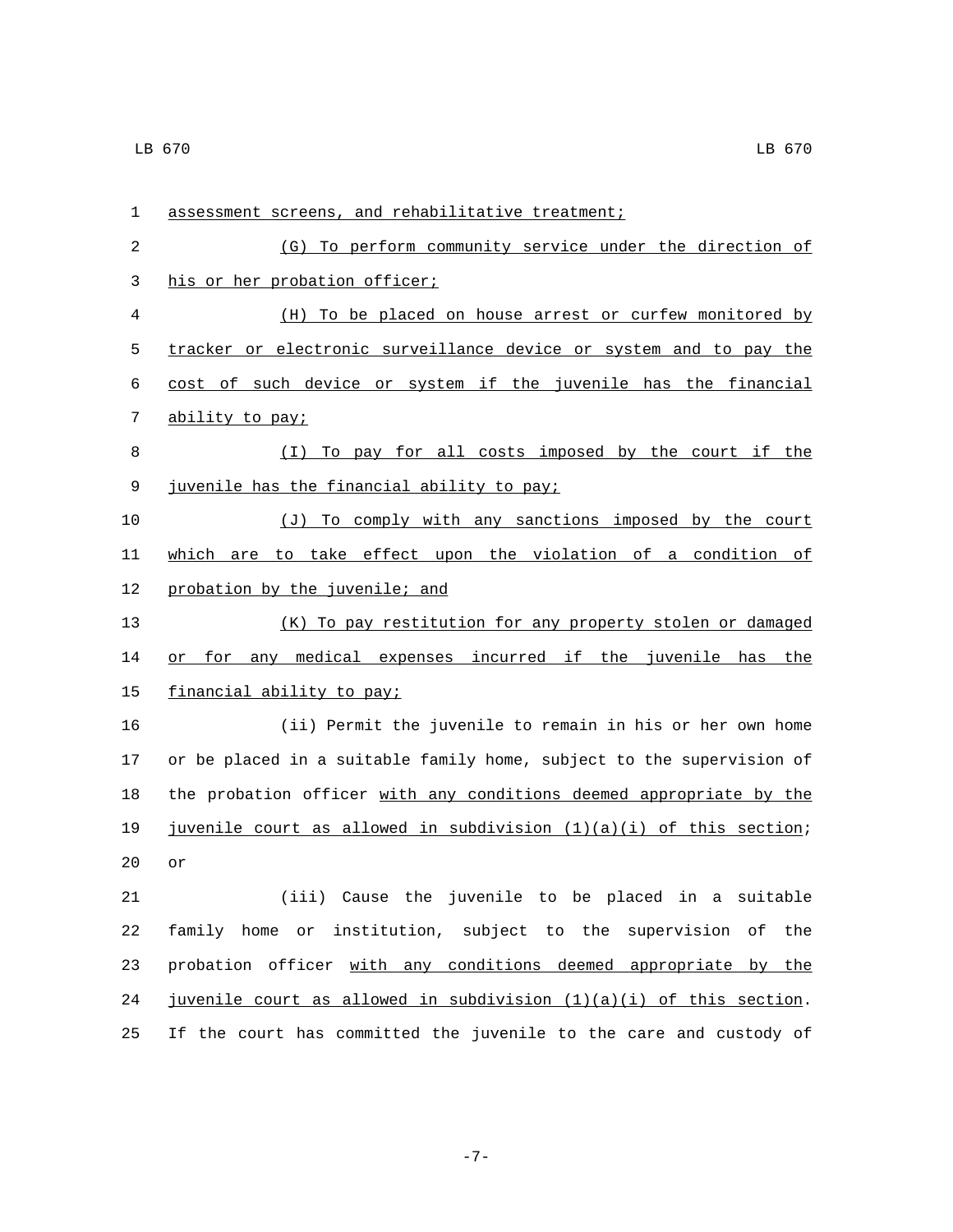the Department of Health and Human Services, the department shall pay the costs of the suitable family home or institution which are not 3 otherwise paid by the juvenile's parents.

4 Under subdivision  $(1)(a)$  subdivisions  $(1)(a)(ii)$  and  $(1)$  $5 \frac{a}{i}$  (a)(iii) of this section, upon a determination by the court that there are no parental, private, or other public funds available for the care, custody, and maintenance of a juvenile, the court may order a reasonable sum for the care, custody, and maintenance of the juvenile to be paid out of a fund which shall be appropriated annually by the county where the petition is filed until a suitable provision may be made for the juvenile without such payment; or

 (b) The court may commit such juvenile to the Office of Juvenile Services, but a juvenile under the age of twelve years shall not be placed at the Youth Rehabilitation and Treatment Center-Geneva or the Youth Rehabilitation and Treatment Center-Kearney unless he or she has violated the terms of probation or has committed an additional offense and the court finds that the interests of the juvenile and the welfare of the community demand his or her commitment. This minimum age provision shall not apply if the act in 20 question is murder or manslaughter.

 (2) When any juvenile is found by the court to be a juvenile described in subdivision (3)(b) of section 43-247, the court may enter such order as it is empowered to enter under subdivision (1)(a) of this section or enter an order committing or placing the juvenile to the care and custody of the Department of Health and

-8-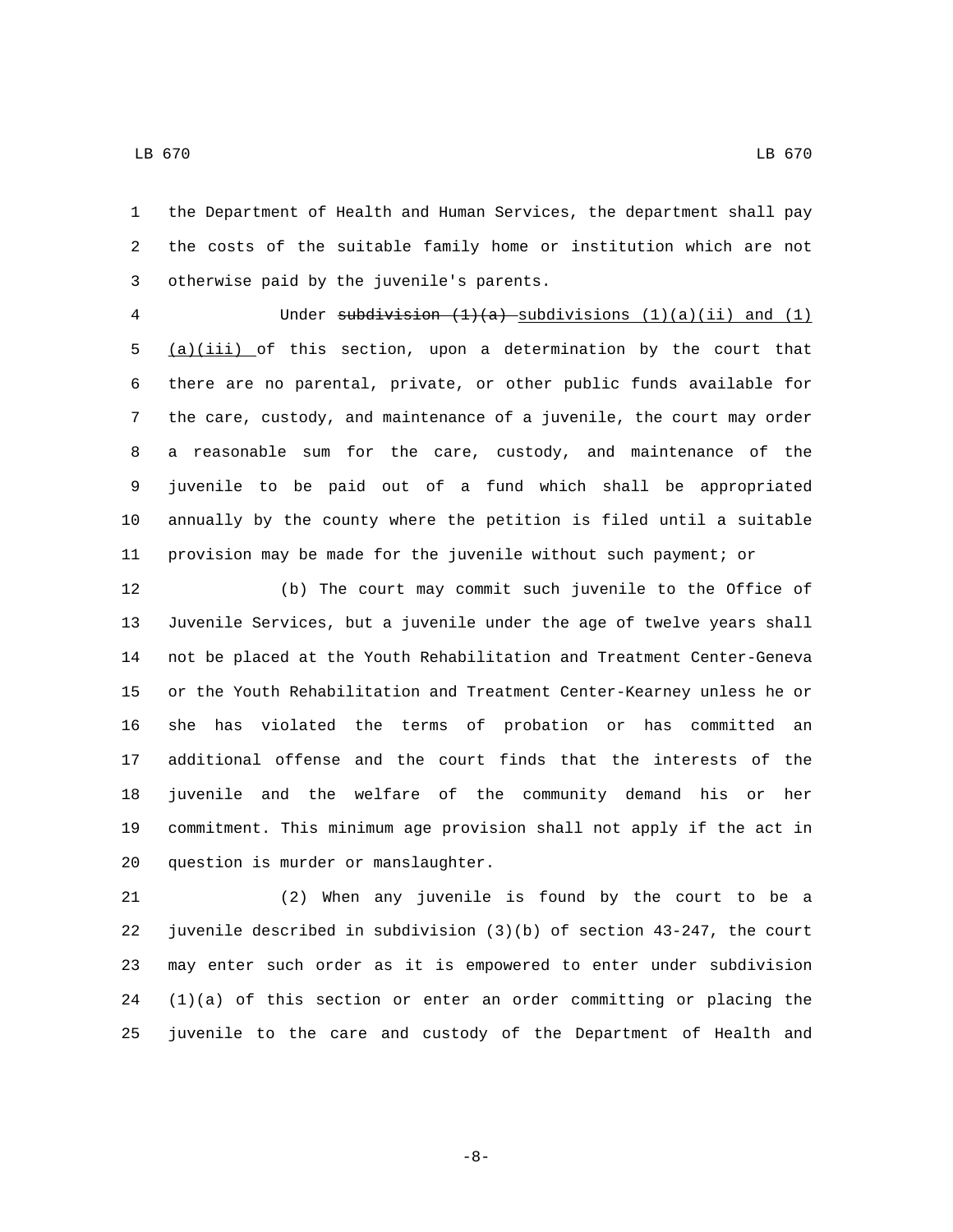1 Human Services.

 (3) Beginning July 15, 1998, when any juvenile is adjudicated to be a juvenile described in subdivision (1), (2), (3) (b), or (4) of section 43-247 because of a nonviolent act or acts and the juvenile has not previously been adjudicated to be such a juvenile because of a violent act or acts, the court may, with the agreement of the victim, order the juvenile to attend juvenile offender and victim mediation with a mediator or at an approved center selected from the roster made available pursuant to section 10 25-2908.

 (4)(a) When a juvenile is placed on probation or under the supervision of the court and it is alleged that the juvenile is again a juvenile described in subdivision (1), (2), (3)(b), or (4) of section 43-247, a petition may be filed and the same procedure followed and rights given at a hearing on the original petition. If an adjudication is made that the allegations of the petition are true, the court may make any disposition authorized by this section 18 for such adjudications.

 (b) When a juvenile is placed on probation or under the supervision of the court for conduct under subdivision (1), (2), (3) (b), or (4) of section 43-247 and it is alleged that the juvenile has violated a term of probation or supervision or that the juvenile has violated an order of the court, a motion to revoke probation or supervision or to change the disposition may be filed and proceedings 25 held as follows:

-9-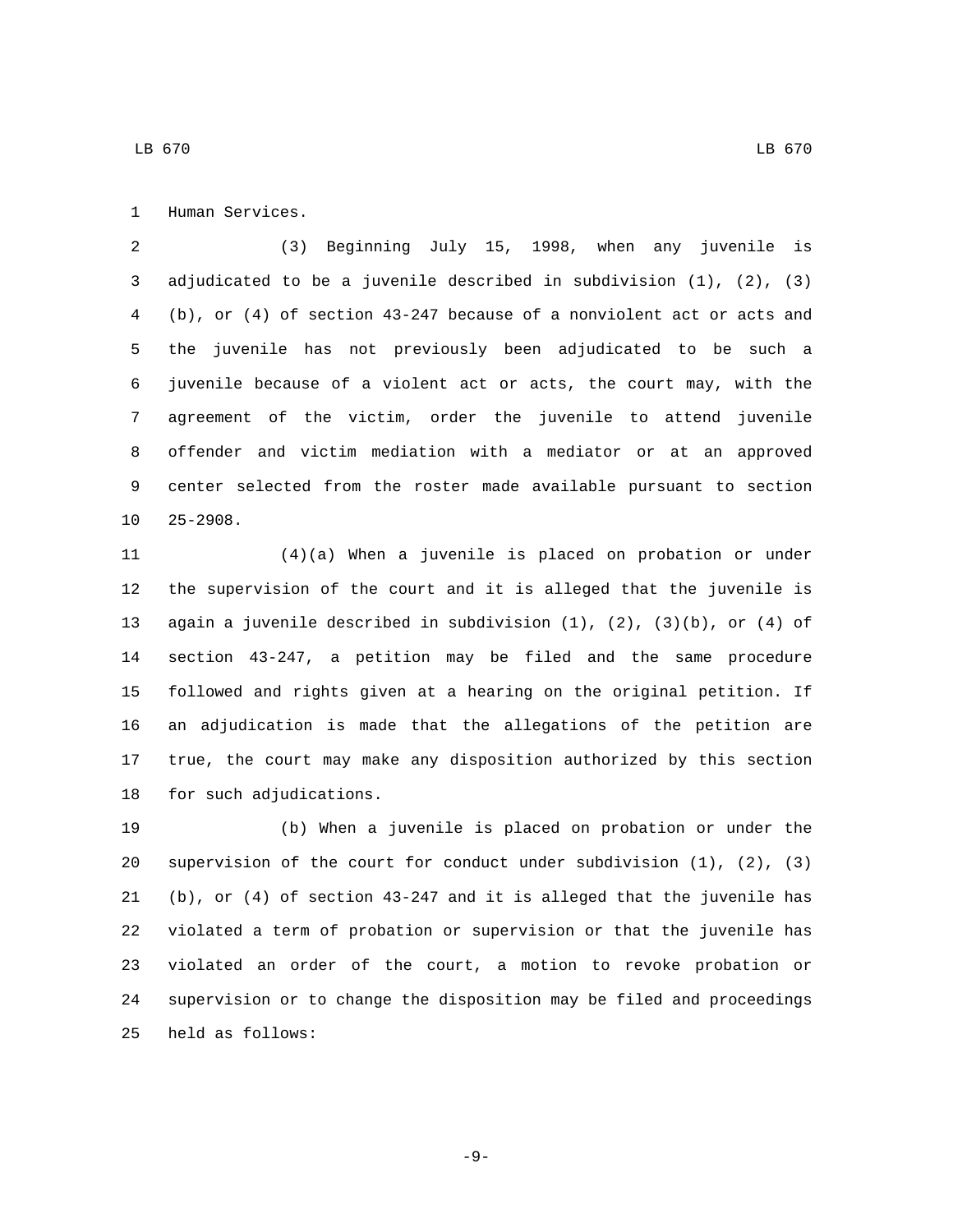(i) The motion shall set forth specific factual allegations of the alleged violations and a copy of such motion shall be served on all persons required to be served by sections 43-262 to  $43-267;$ 

 (ii) The juvenile shall be entitled to a hearing before the court to determine the validity of the allegations. At such hearing the juvenile shall be entitled to those rights relating to counsel provided by section 43-272 and those rights relating to detention provided by sections 43-254 to 43-256. The juvenile shall also be entitled to speak and present documents, witnesses, or other evidence on his or her own behalf. He or she may confront persons who have given adverse information concerning the alleged violations, may cross-examine such persons, and may show that he or she did not violate the conditions of his or her probation or, if he or she did, that mitigating circumstances suggest that the violation does not warrant revocation. The revocation hearing shall be held within a reasonable time after the juvenile is taken into custody;

 (iii) The hearing shall be conducted in an informal manner and shall be flexible enough to consider evidence, including letters, affidavits, and other material, that would not be admissible in an adversarial criminal trial;

 (iv) The juvenile shall be given a preliminary hearing in all cases when the juvenile is confined, detained, or otherwise significantly deprived of his or her liberty as a result of his or her alleged violation of probation. Such preliminary hearing shall be

 $-10-$